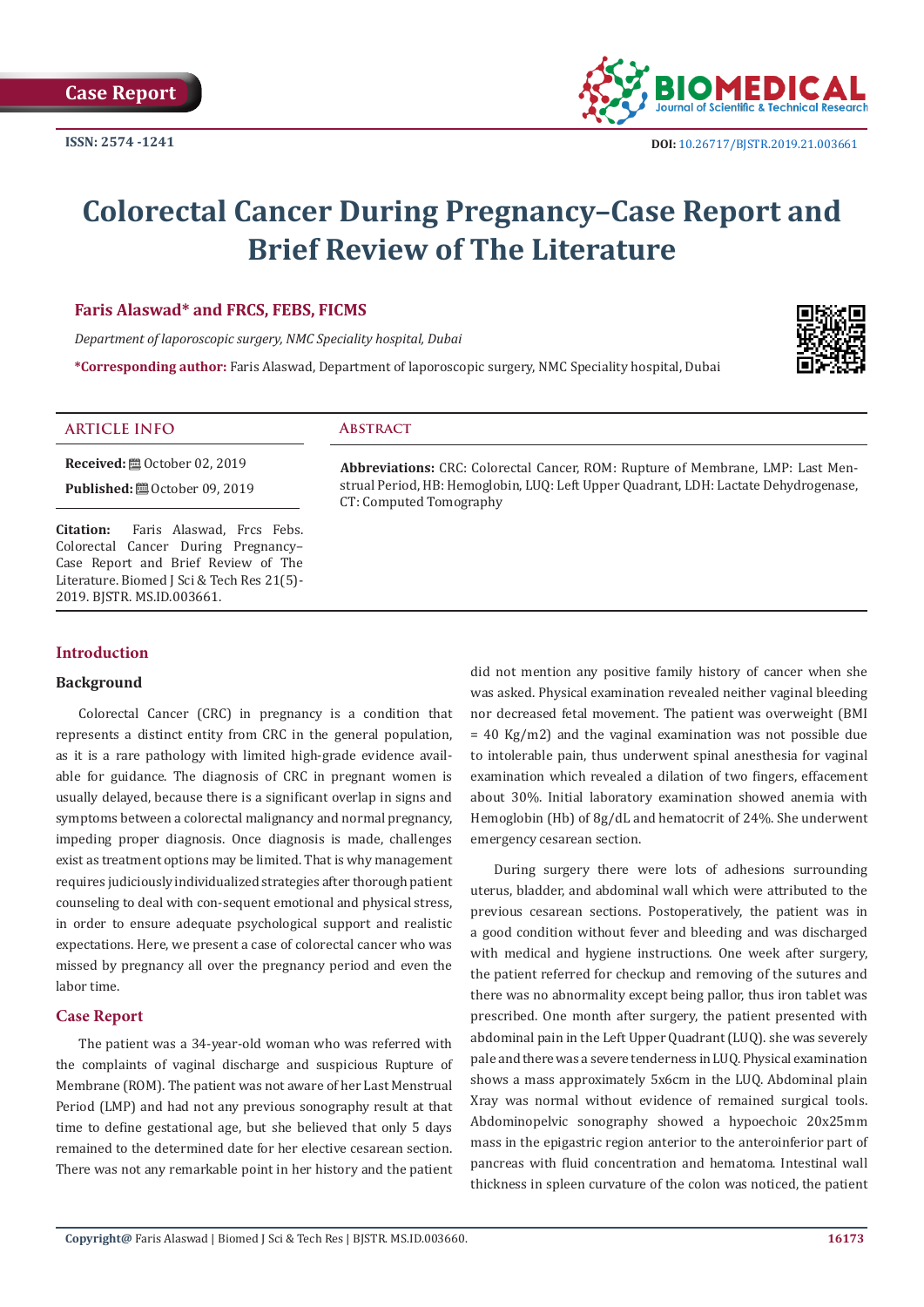was transferred to a general surgery ward for further management. Examination showed severe anemia (Hb: 5.1g/dL) with raised erythrocyte sedimentation rate (ESR) (73). Other laboratory studies including Complete Blood Count (CBC), coagulation tests, electrolytes, Blood Urea Nitrogen (BUN), creatinine, Lactate Dehydrogenase (LDH), and indirect coombs were normal or within a normal range. The patient received 7 unite of packed blood cell and Hb levels rose to 11g/dL. Computed Tomography (CT) scan confirmed a mass in LUQ and noted colon changes due to probable surgical complications of recent cesarean section. It was a long time since the surgery and this hypothesis was not acceptable by surgeons. Therefore, patient underwent colonoscopy which showed a mass in a spleen curvature of colon.

Patient shifted to the oncology ward and underwent partial colectomy of transverse colon (20cm). Postoperative histopathologic study revealed a 5x6x7cm mass in transverse colon. The tumor was sharp, extended up to the serosa (T3), without vascular, perineuronal, and lymphoma invasion. None of the 6 removed lymph nodes were involved. Both Proximal and distal margins were free of tumors. The tumor should be at least at stage IIa of the Duck class (T3, N0, Mx). Postoperative reevaluation of the patient revealed that the patient had similar transient abdominal pain since the start of her last pregnancy and was admitted with the impression of threatened miscarriage. She was treated and discharged with decrease in pain intensity. Pains existed all over the pregnancy and were attributed to the pregnancy, previous adhesion, and her obesity. More excitingly, after colonoscopy the patient mentioned that her mother had colon cancer and died due to this reason at age of 60-yearold. At the first interview and all over her previous medical records, this important history was not mentioned for unknown reason. After surgery, the patient underwent adjuvant chemotherapy and she became healthy without any problem 9 months after her surgery.

### **Discussion**

Despite the low incidence rate of 0.07% to 0.1% [1-5], cancer accounts as a leading cause of death in women in childbearing ages [6]. CRC is among the eight most common malignancies in pregnancy [7]. Although its incidence is rare, it is associated with serious consequences for both the mother and even the fetus [8]. Its clinical manifestation, diagnosis, and treatment options seem a big challenge in front of treating physicians [9-13]. In some cases, it is possible only to save one life between the mother and the fetus which demands a deep ethical consideration and religious challenges. Our patient had experienced an intermittent abdominal pain all over her pregnancy with moderate anemia. Common presentations of CRC including abdominal pain, nausea, vomiting, anemia, and rectal bleeding usually masked by pregnancy and it is truly hard to distinguish these symptoms of what is considered as warning signs of CRC [2, 3-14]. This delay would lead to late diagnosis of the disease and subsequently poor prognosis. A majority of CRC cases in pregnancy present with Duck class C (44%) in which adjutant therapies are needed to improve the surgical outcome [15].

In our case, appropriate clinical approach to abdominal pain or anemia would help to reach diagnosis. There are limitations to use most of the diagnostic imaging modalities during pregnancy; however, some can be used in specific circumstances. Colonoscopy which is routinely used in nonpregnant women is relatively contraindicated due to the potential mother and fetus risks and also fetal exposure to potential teratogens [16] and only should be performed with cautions. Due to radiation exposure, abdominal CT scan is not recommended specially in the first trimester [7,8,9]. Alternatively, ultrasonography and magnetic resonance imaging (MRI) could be applied; however, the sensitivity of sonography for detection of micrometastasis is not as high as CT imaging and MRI risks are not fully understood in pregnancy [10,11]. The main pathogenesis of CRC in pregnancy is still associated with lots of unanswered questions. Some factors including pregnancy hormones, the enzyme cyclocoxygenase-2 (Cox-2), and tumor suppressor protein p53 mentioned to be associated with CRC.

Most CRC cases have been found to be positive for estrogen  $(20-54%)$  [7] and progesterone receptors  $(10-100%)$  [1]. Maybe the increased levels of estrogen and progesterone during pregnancy stimulate the growth of tumoral cells with such receptors; however, all reports did not support this hypothesis. Slattery et al. in a study found only one case with positive progesterone receptor among 156 pregnant cases with CRC [2-11]. The elevated amounts of Cox-2 in CRC patients has raised the hypothesis of its association with colorectal cancer; however, there are little evidences to elucidate its carcinogenic role. These probable genes were not analyzed in our patient. Colorectal cancer mostly involves elderly patients and its occurrence in young ages is rare; indeed, there may be some predisposing factors in such patients of significance in our patient was the family history of CRC. She was not aware of the importance of this issue in her recent problem. she stated this history after colonoscopy. The lack of general population knowledge in the society and inexistence of an organized screening program even for the most common leading cause of cancer-related deaths is an emergent public health concern for developing countries like UAE [3,4,7]. Gestational age and tumor stage are important to select treatment modality.

If tumor is resectable, surgical excision is recommended especially in those diagnosed in early pregnancy (before 20 weeks of gestation). In cases of later diagnosis, surgery can be postponed at the earlier possible date at which fetus can be viable (around 32 weeks). In advanced stages, when adjuvant therapy is needed, elective abortion would help to save mother's life, whilst in greater gestational ages it is possible to pursue adjuvant therapy after early delivery. It is important that the mother be fully informed of possible risks of each choice prior to her decision. In religious countries like UAE, there is another extra challenge for parents and clinician, since